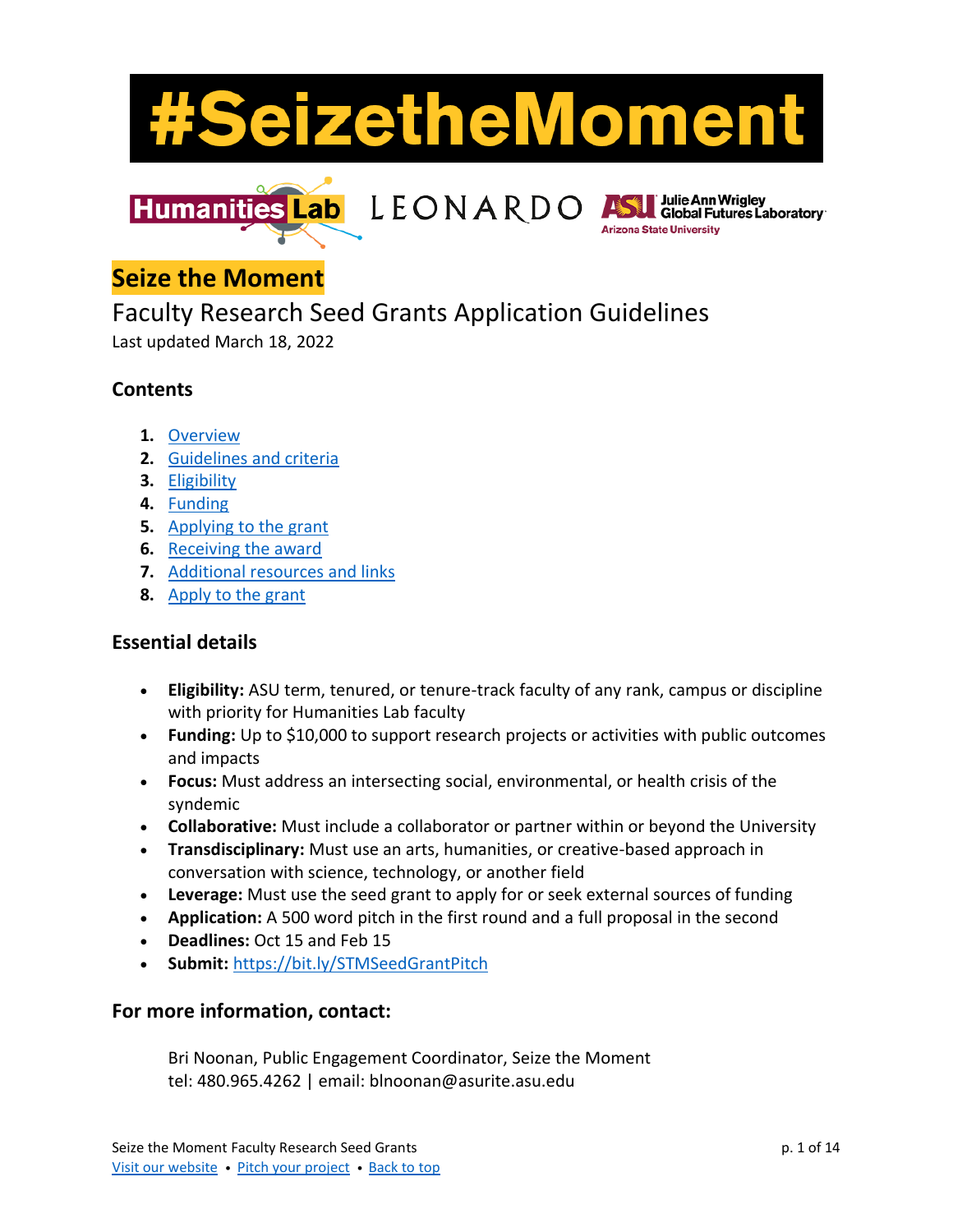

# <span id="page-1-0"></span>**Overview**

Shaping tomorrow, today, requires path-breaking, creative solutions. That challenge has never been more critical than it is today, as an alarming "syndemic" of intersecting crises—the coronavirus pandemic, racial injustice and accompanying civil unrest, and cascading environmental hazards—destabilize social systems and threaten human survival across the planet. This is a pivotal time for educational institutions to re-envision their roles and priorities.

An initiative of the Humanities Lab, Leonardo, and the Global Futures Laboratory, [Seize the](http://bit.ly/SeizetheMomentASU)  [Moment](http://bit.ly/SeizetheMomentASU) is offering seed grants for ASU faculty of up to \$10,000 to support collaborative, transdisciplinary research projects and activities that use the power of the arts, humanities, and creativity to address the grand social, environmental, and health challenges of the day.

#### **Guidelines**

ASU term, tenured, or tenure-track faculty can propose a **transdisciplinary collaboration using an arts, humanities, or other creativity-based approach** in conjunction with science and technology to address a complex social, environmental, or health issue. Both faculty must be eligible. Research projects should also leverage the seed grant for more funding and create a public impact in the community.

## **Funding**

Applicants can request **up to \$10,000** for supplies and materials, travel, projects and products, professional development, or honoraria or stipends for collaborators and support. Funds cannot be used to compensate ASU faculty or secure a course release. International travel must be pre-approved. Don't forget to include fees.

## **Applying**

Applications take place in a **two-stage process**—a 500 word pitch and a full proposal—with supplemental materials throughout. You can expect to spend one to four hours preparing your pitch and, if selected, another four to eight hours for the full proposal. Applicants will have two to three weeks to submit their full proposal upon notification**. The deadlines are October 15 and February 15.**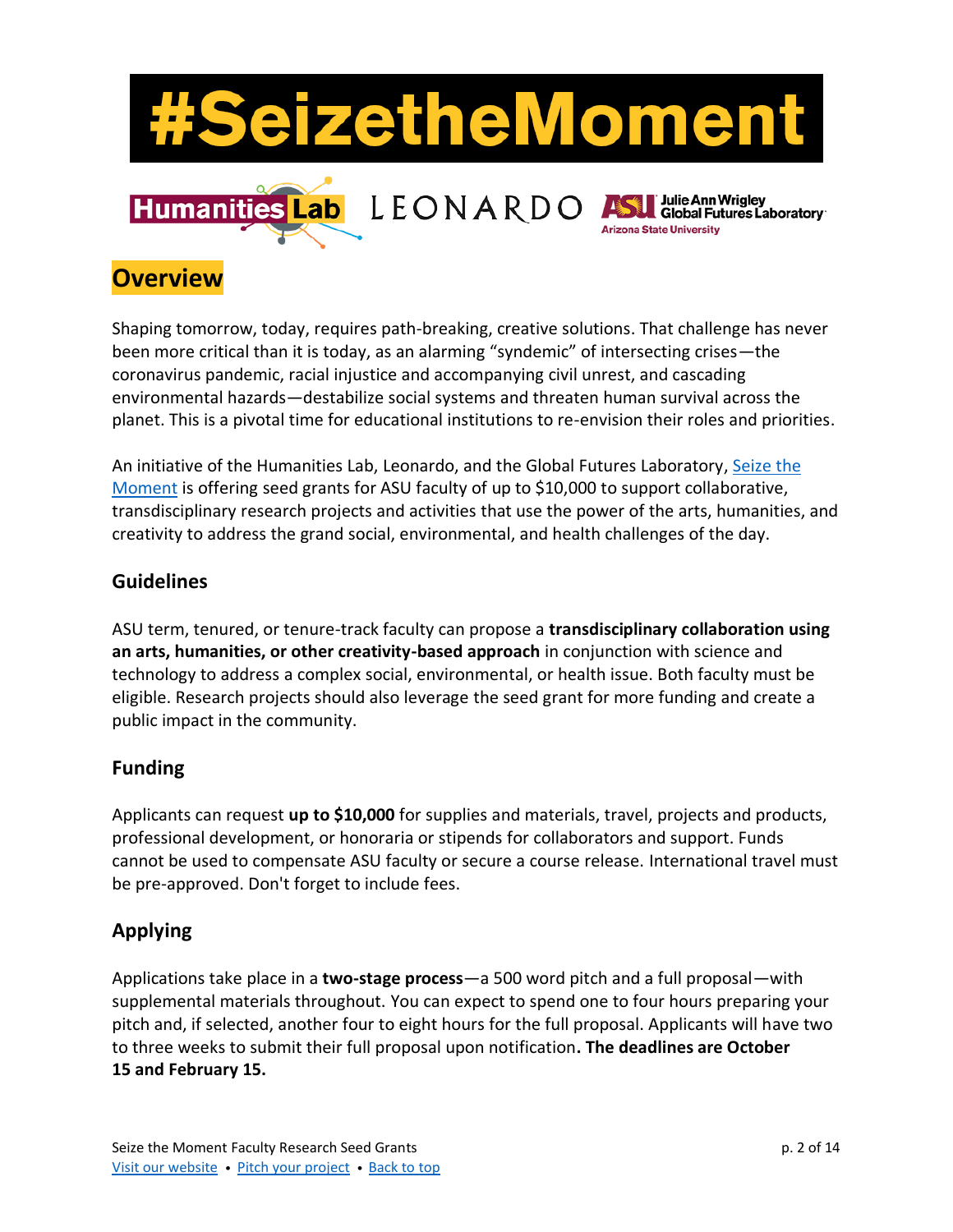

Arizona State University

To learn more about seed grants, keep reading. If you have any questions or would like to talk more about your project, contact Public Engagement Coordinator Bri Noonan at 480.[965.4262](tel:4809654262) or [blnoonan](mailto:blnoonan@asurite.asu.edu)@asurite.asu.edu.

<span id="page-2-0"></span>**[Pitch](https://bit.ly/STMSeedGrantPitch) your project**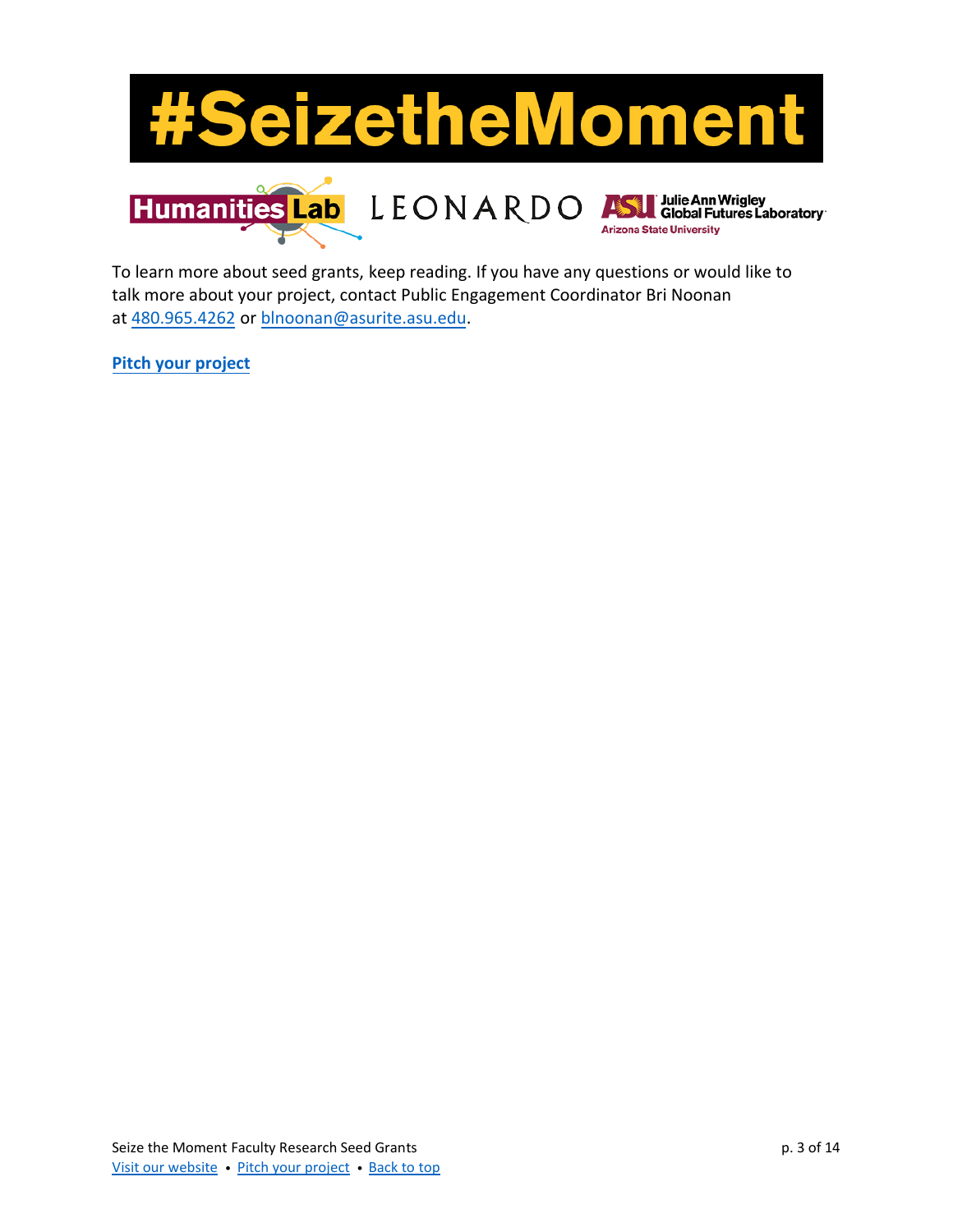

# **Guidelines**

Today's crises require engagement with critical questions that underlie the distressing symptoms currently overwhelming us. **Science and technology need the arts and humanities** in order to address the fundamental questions that must be answered as humanity imagines ways to forge ahead through and beyond current crises.

#### **Outcomes**

We are looking for **research projects that lead to tangible outcomes** and can qualify for external support beyond the period of the seed grant. (Applications for such support—from agencies, foundations, or other sources—are required for all seed grant recipients.) Such outcomes might include, among others: art experiences, immersions, or works; policy proposals aligned with the United Nations [Sustainable Development Goals](https://sdgs.un.org/goals) (SDGs); experimental publishing; new media; digital innovation; creative academic practices; social actions; etc.

#### **Guiding questions**

In considering such outcomes, applicants should explain how their projects explicitly address compelling cultural and social questions and engage with or advance the SDGs, such as:

- How do the crises of the current syndemic interconnect?
- What better choices can societies make to counteract the flawed choices that have led to the syndemic?
- How have existing institutions and social and scientific practices failed to prevent the crises we currently face?

Beneath these urgent questions lie even more basic ones:

- What does it mean to be human? To be humane?
- How can individual liberty in a democracy be balanced with collective responsibility?
- How can cultural differences in values be accommodated in considering what might lie ahead?

## **Seize the Moment**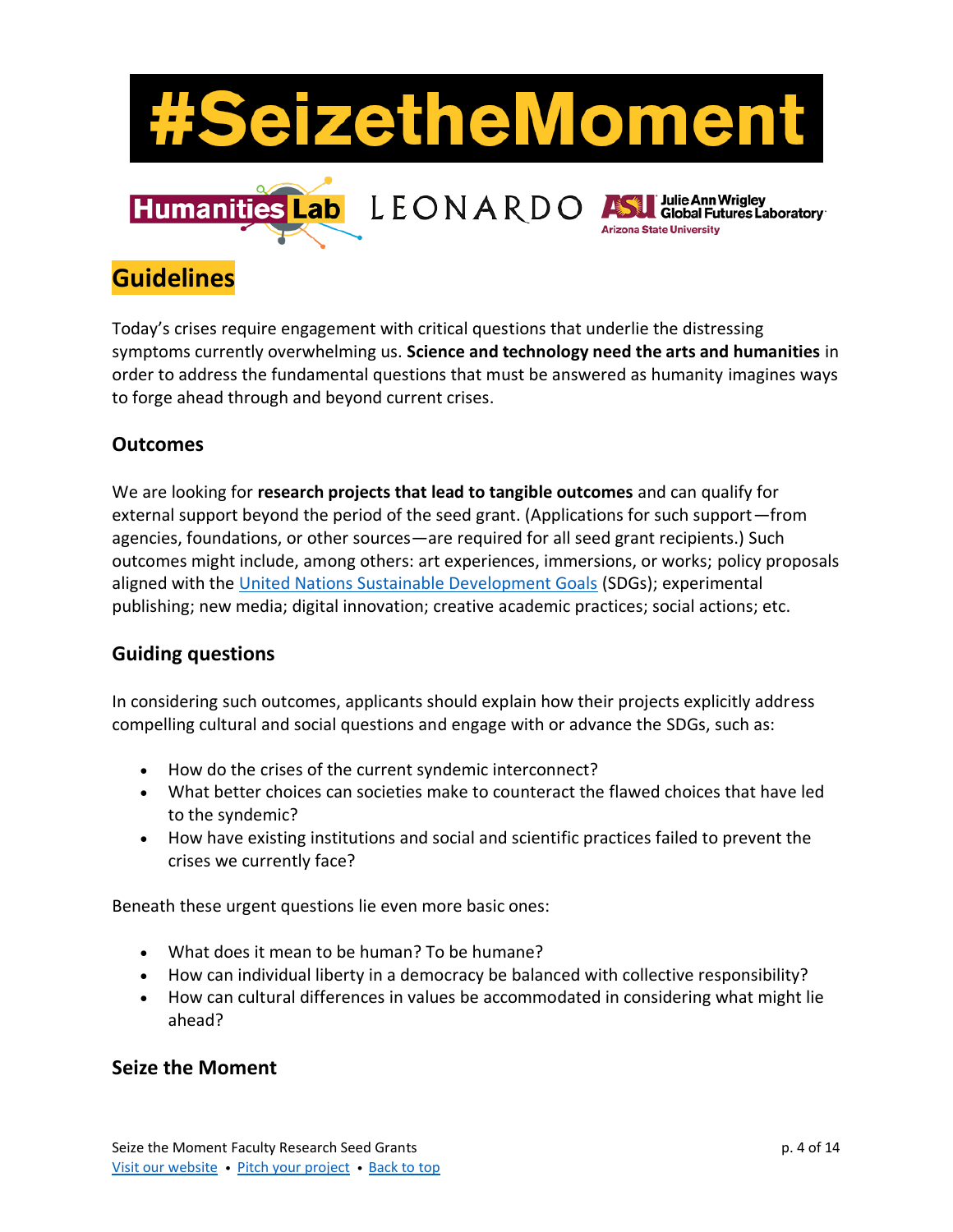

<span id="page-4-0"></span>Shaping tomorrow, today, requires path-breaking, creative solutions. In an alarming syndemic of intersecting crises—the coronavirus pandemic, racial injustice and accompanying civil unrest, and cascading environmental hazards—Seize the Moment addresses the challenges of the day through transdisciplinary arts, science, technological, and humanities collaborations in research, pedagogy, and public engagement. Seize the Moment is an initiative of the Humanities Lab, Leonardo, and the Global Futures Laboratory. To learn more, visit our website at [http://bit.ly/SeizetheMomentASU.](http://bit.ly/SeizetheMomentASU)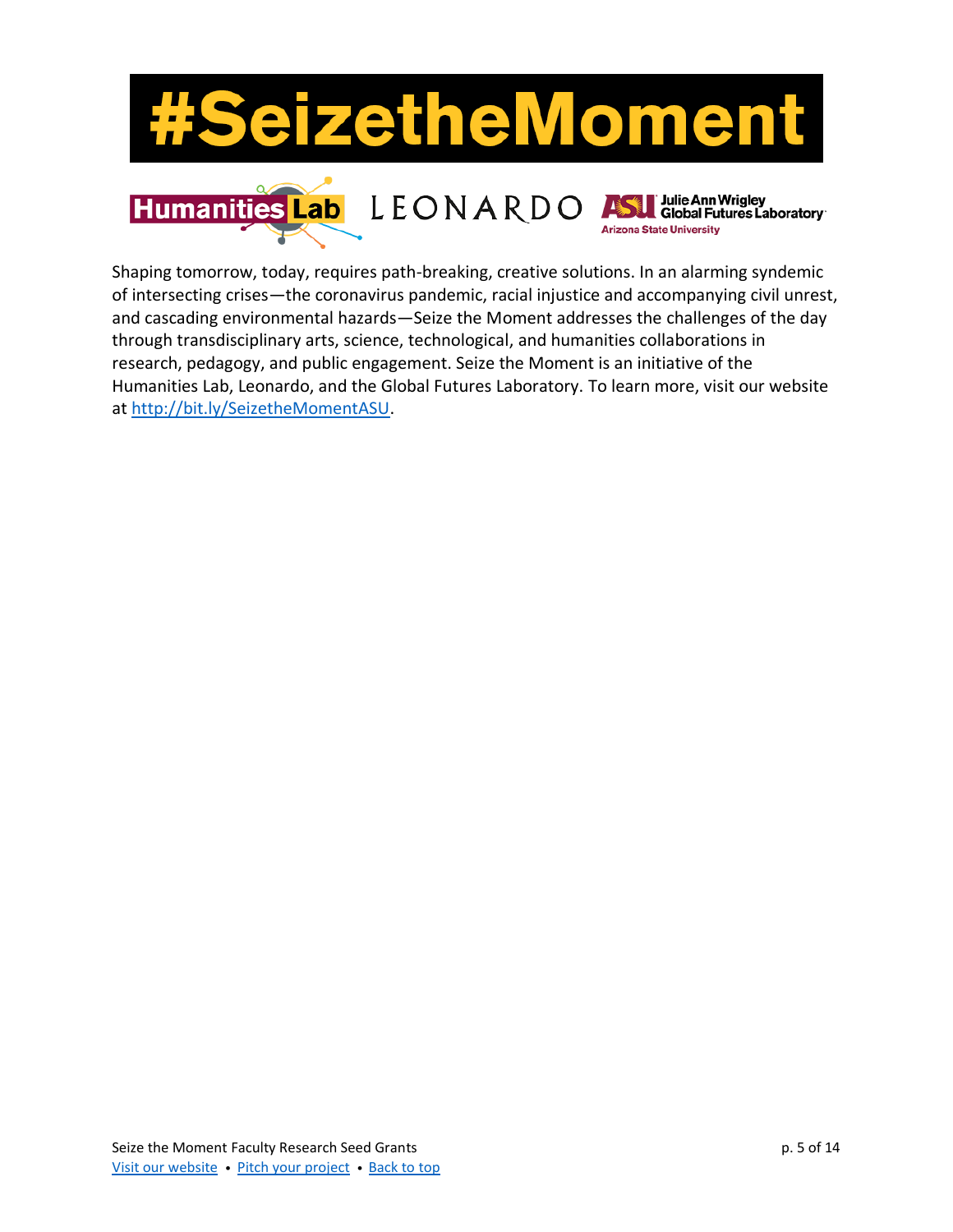

**Eligibility**

#### **Open to any ASU faculty**

Seize the Moment Seed Grants are open to ASU faculty of any level, discipline, or campus. You do not need to hold a tenure-track position. You do not need to be affiliated with an arts or humanities unit. Graduate students and undergraduate students are ineligible to apply.

#### **Must include a collaborator**

Your proposal must include at least one collaborator. **One of your collaborators must be an eligible ASU faculty** member in a different field or discipline from yourself. Grants that do not include an eligible ASU collaborator are ineligible to apply.

Beyond that, you are welcome to include other scholars, scientists, artists, humanists, or other professionals within or beyond Arizona State University, as well as non-profits, schools, libraries, or other organizations in the community. There is no limit to the number of collaborators or community partners you may have.

## **Priority for Humanities Lab faculty**

Priority will be given to ASU faculty who have taught with [the Humanities Lab,](https://humanities.lab.asu.edu/) which we envision as an incubator for the kinds of collaborative, interdisciplinary research projects seed grants will support. To learn more about the Humanities Lab, visit their website at [http://humanities.lab.asu.edu.](http://humanities.lab.asu.edu/)

#### **Bonus points for Leonardo affiliates**

Bonus points will be awarded to any proposal with a collaborator who is affiliated with [Leonardo,](https://www.leonardo.info/) an enterprising think tank at the nexus of art, science, and technology. If you're interested in collaborating with Leonardo, a directory of Leonardo artists, scholars, and other affiliates can be found at [https://www.leonardo.info/network.](https://www.leonardo.info/network)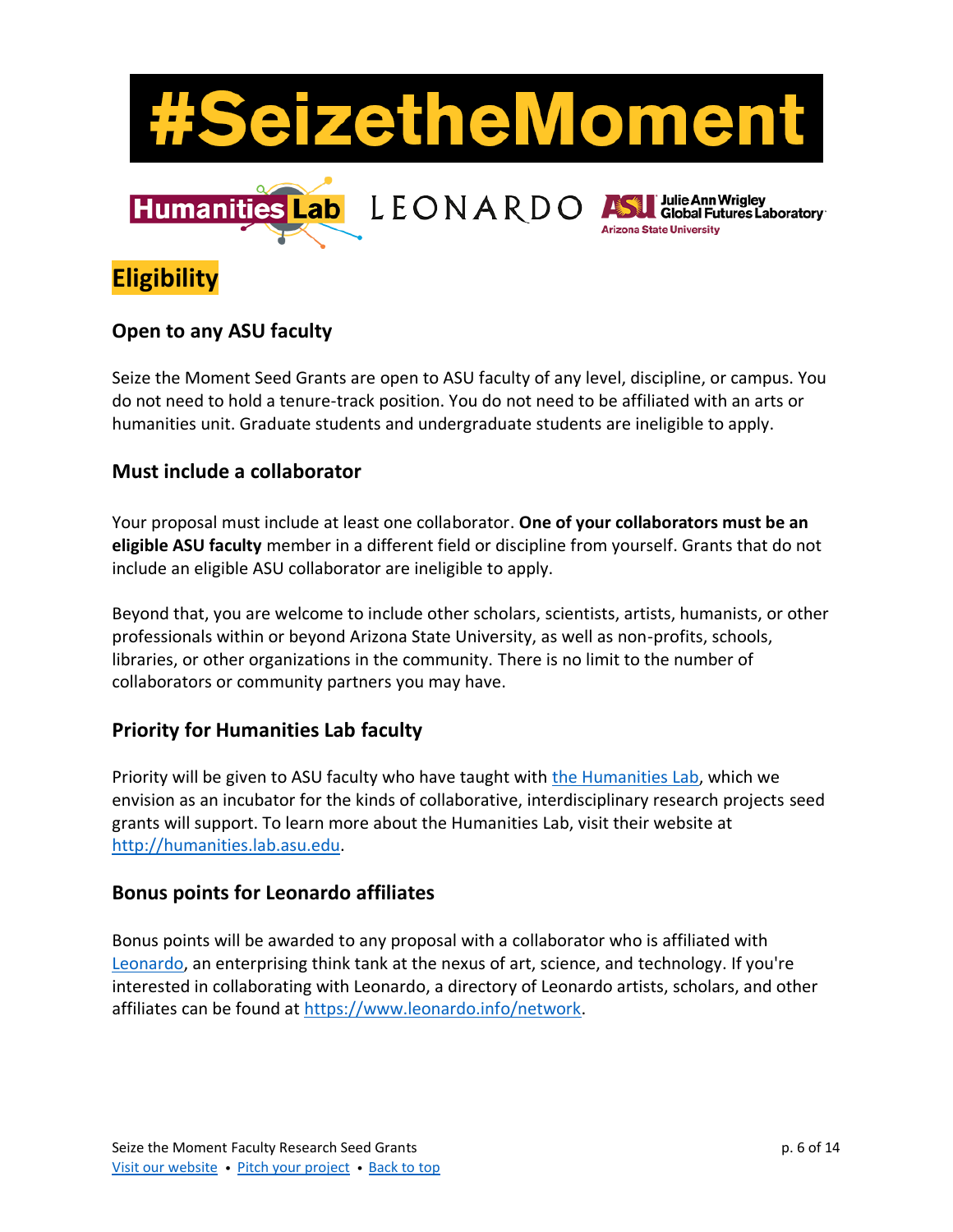

# <span id="page-6-0"></span>**Funding**

Seize the Moment seed grants provide up to \$10,000 to support interdisciplinary, collaborative research projects and activities with strong public outcomes and impacts in the community. While we're open to interpretation about what this means, examples include:

- **Supplies and Materials:** Books, accesses, software, or other supplies and materials necessary for research (excluding [transactions prohibited](https://www.asu.edu/aad/manuals/fin/fin401-03.html) by ASU)
- **Travel:** Flights, mileage, lodging, per diems, or other costs associated with travel
- **Projects or Products:** Podcasts, videos, publications, or other costs associated with organizing and executing various projects or productions
- **Professional Development:** Registrations for conferences, trainings, or other experiences advancing knowledge and skill sets
- **Collaboration and Support:** Stipends, honoraria, or other forms of financial compensation for research assistants, collaborators, or other individuals and organizations providing services

## **Submit the budget that works best for you**

Seed grants are drawn from an annual funding pool of \$20,000. The maximum request for any individual grant is \$10,000. Generally speaking, **we recommend between \$5,000 and \$7,500**. That being said, grants of any amount up to the maximum are welcome and encouraged. You do not need to request the maximum amount. Feel free to prepare the budget in your own spreadsheet or [use our budget template.](file://///sites/default/files/2021-08/STM%252520Seed%252520Grant%252520Budget%252520Template.xlsx) Submit the budget that works best for you.

## **A note about travel**

Any funds requested for lodging, mileage, and per diems **must be in accordance with the official rates.** Per diem [rates for domestic travel](https://www.asu.edu/fs/travel/per-diem-rates.pdf) can be found in the State of Arizona Accounting Manual; per diem [rates for international travel](https://www.defensetravel.dod.mil/site/perdiemCalc.cfm) can be found at the Department of Defense.

Additionally, please make sure you have the latest information about any **domestic or international travel restrictions** due to COVID-19. **International travel must be pre-approved** before submitting the grant. A pre-approval typically consists of a simple email confirmation from your Dean or Provost, which can be uploaded as .pdf or screenshot with your application.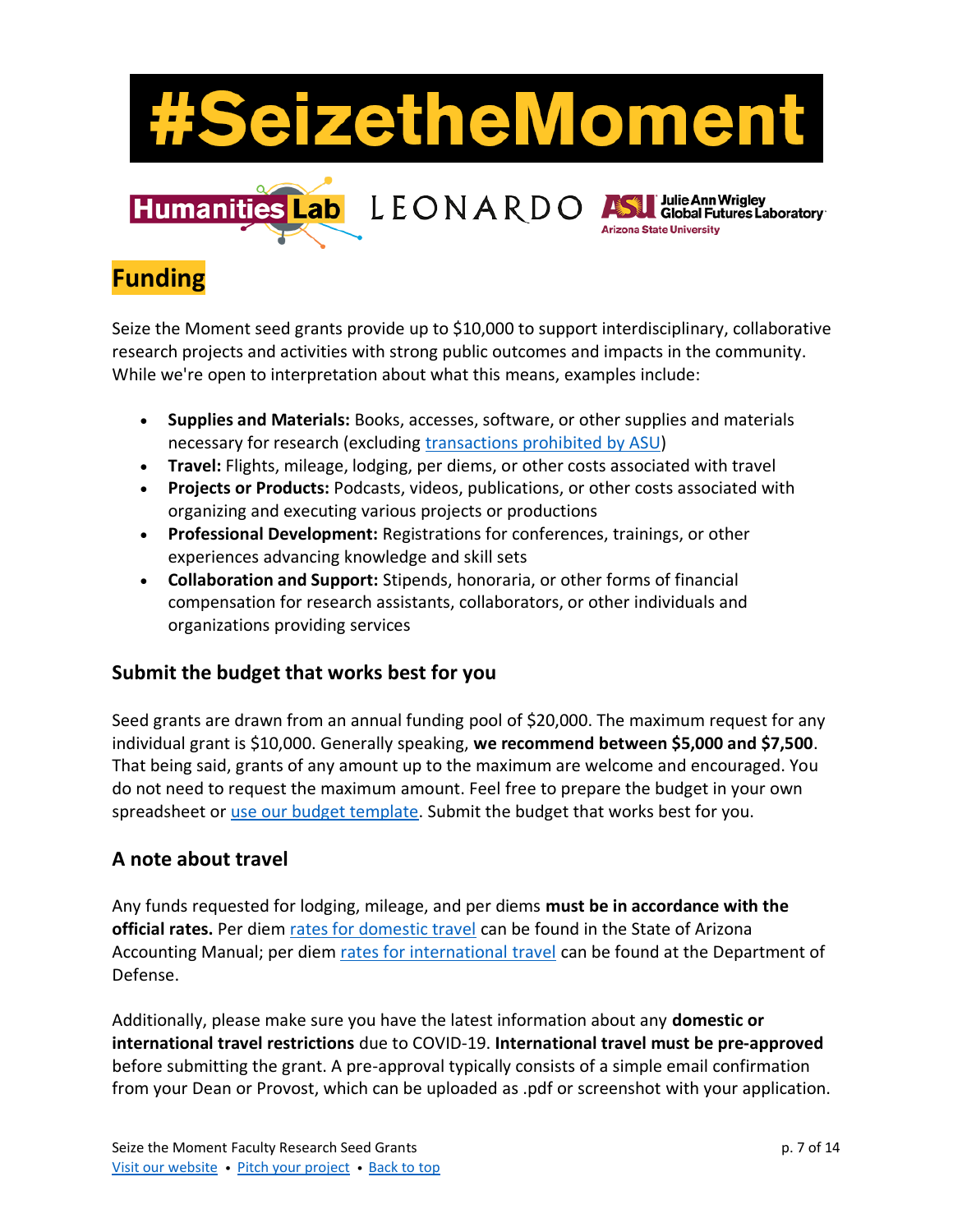

(At this point in the application process, you should not be creating a trip request in Concur.) Please work with your unit's Business Operations specialist or manager to review your budget and obtain the required pre-approvals as appropriate and necessary. The latest information about [travel restrictions and approvals](https://cfo.asu.edu/domestic-travel-guidance) can be found at ASU Travel Guidance.

#### <span id="page-7-0"></span>**A note about compensation**

While Seed grants may be used to provide financial compensation to students, collaborators, or other individuals or organizations supporting the research projects or activities, **seed grants cannot be used to provide stipends, honoraria, or other financial compensation for any ASU faculty**, nor are they intended to provide a course release.

If you are planning on having someone help you with research within the University, **we recommend hiring a student worker**, as this is generally the easiest option. While seed grants do not provide enough funding to create a research assistant line, you may be able to issue additional stipends to current teaching or research assistants depending on their appointment. If you are interested in issuing a stipend to a specific person (rather than conducting an open search), please connect with your Business Operations specialist or manager to make sure individuals are eligible to receive additional compensation**.**

Whatever the case, please make sure that you are including any employee-related expenses (ERE) and other fees for paid positions within the University. [\(Our budget](file://///sites/default/files/2021-08/STM%252520Seed%252520Grant%252520Budget%252520Template.xlsx)  [template](file://///sites/default/files/2021-08/STM%252520Seed%252520Grant%252520Budget%252520Template.xlsx) automatically calculates and includes all fees.) Information about [hiring student](https://students.asu.edu/employment)  [workers](https://students.asu.edu/employment) can be found at ASU Student Employment. [Current ERE rates](https://cfo.asu.edu/employee-related-expenses-rates) can be found at ASU Business and Finance.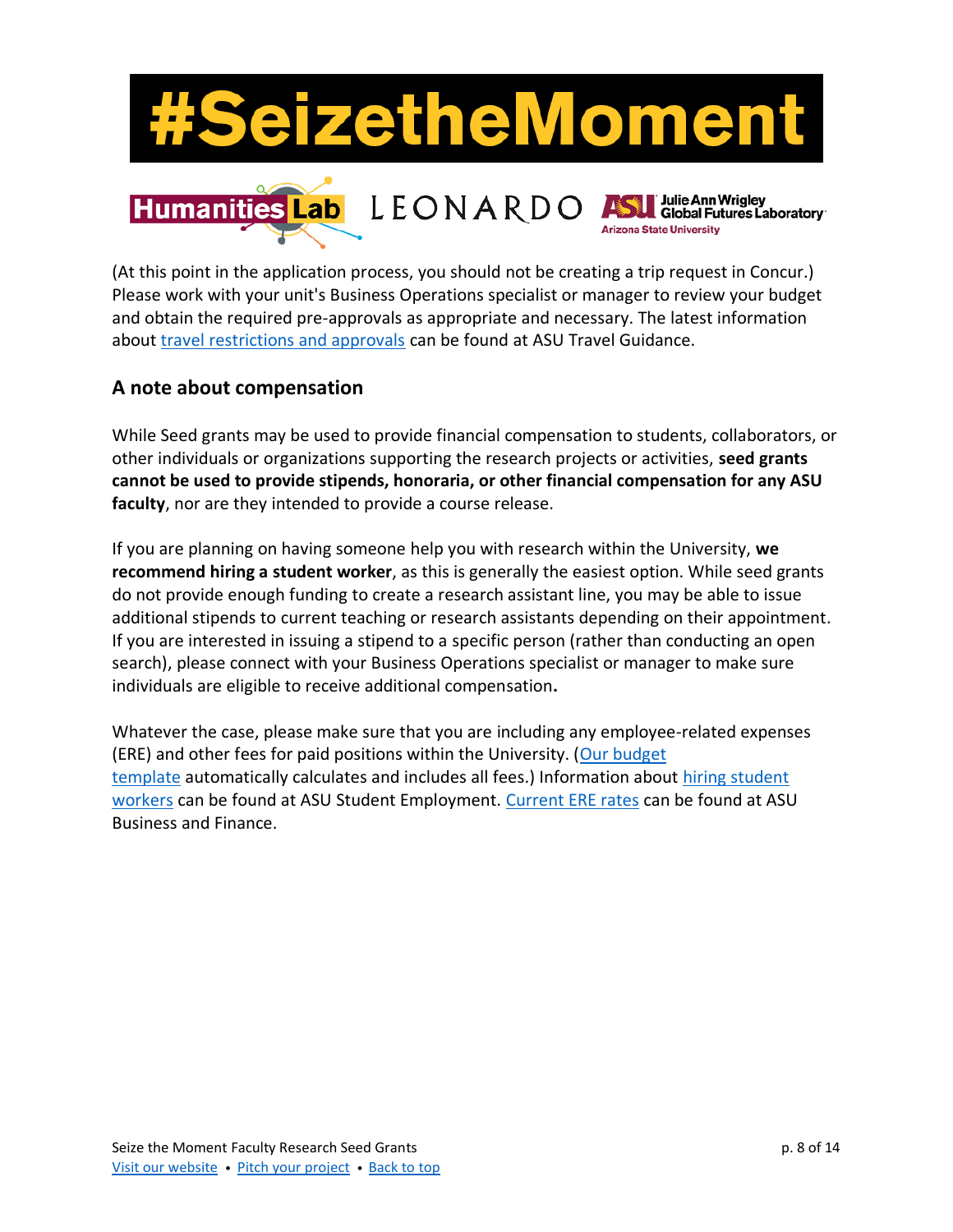

# **Applying to the grant**

#### **Pitch your project**

To streamline applications and reduce the total amount of work, we've instituted a **two-stage process**. In the first stage, all you'll need to do is tell us a little bit about yourself, request your funding, and submit a pitch. In 500 words or less, your pitch should:

- **Identify the problem:** Identify a problem at the intersection of health, social, and environmental issues in the community
- **Propose a solution:** Propose an interdisciplinary, collaborative solution that uses an arts or humanities-based approach in conjunction with science or technology
- **Articulate your impact:** Describe the goals, outcomes, and impacts you hope the project or activity will achieve
- **Leverage the grant**: Identify and describe how the seed grant will enable the project to continue into the future and/or be leveraged for other opportunities
	- $\circ$  Examples include but are not limited to: applying for larger grants; securing donations from individuals, academic units, corporations, private foundations, or other sources of funding; and engaging in entrepreneurial activities

You'll also need to submit a proposal statement of 50 words or less, professional biographies for you and your collaborators, and your academic resume and CV.

#### **Submit a proposal**

Individuals will be notified if they have advanced to the second round within ten days of each deadline. Then, they'll have two to three weeks to expand their pitch into a full proposal. In 250 words or less for each response, the full proposal should:

- **Contextualize the project:** Identify how the project or activity relates to and advances your research interests or previous work
- **Expand on collaboration:** Describe any past experiences working in interdisciplinary collaborations, your history or relationship with your particular collaborators, and why the collaboration is an integral and necessary part of the project's success
- **Discuss engagement:** Discuss any particular strategies, deliverables, outputs, or other plans for engaging the public through your work

Global Futures Laboratory

**Arizona State University**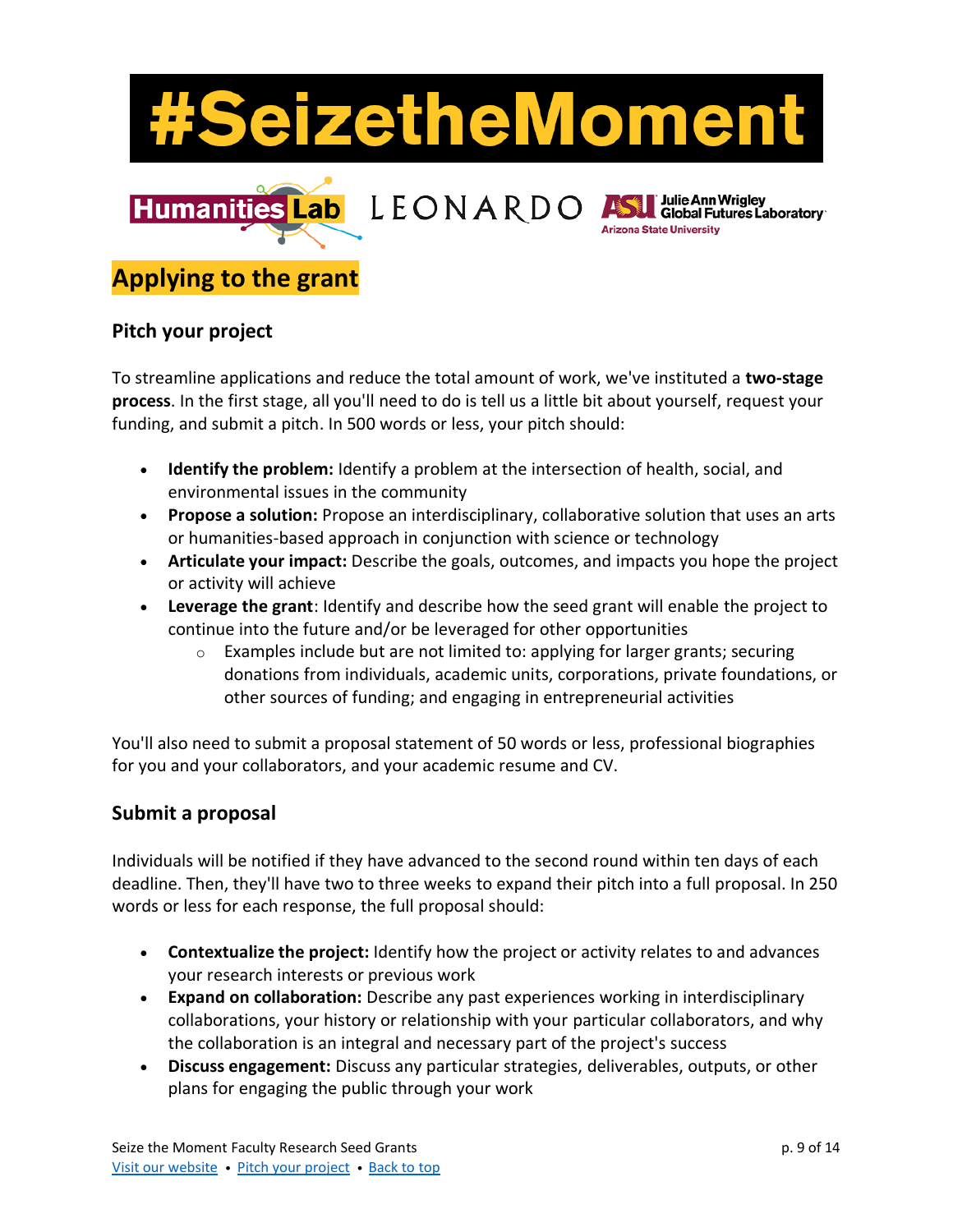# eizetheMoment



- **Discuss evaluation:** Identify any specific measures, methods, or other metrics by which the project can be evaluated and judged a success
- **Create a timeline:** Create a realistic timeline for the project that includes significant milestones and steps
- **Justify the funding:** Prepare a brief narrative that describes how the funding will be used to support the project

Applicants must also include an itemized budget, any necessary pre-approvals for international travel, and a simple confirmation email or letter of support from collaborators.

## **Submit through Qualtrics**

Applications are accepted online through Qualtrics, a cloud-based form and survey platform. Generally speaking, we recommend that you prepare your application in a separate word document. Then, copy and paste your responses into the form once you're ready to submit. You can also save your progress in the Qualtrics form.

Word documents, fillable .pdfs, or printed forms are available upon request. Applications will not be accepted through other digital or physical channels barring accessibility.

#### **Applications close Oct 15 and Feb 15**

Applications for Seed Grants are accepted twice a year during the Fall and Spring semesters.

- **Fall:** The deadline for Fall is October 15.
- **Spring:** The deadline for Spring is February 15.

Applicants will receive a confirmation message immediately following their submission, with an additional email once the application period has closed. Any applications received after the deadline will be rolled over into the next evaluation period. Applicants who are selected to move on to the second stage of the process for a full proposal will be notified within ten days of each deadline. Selected applicants will then have two to three weeks to submit a full proposal. All applicants will be notified of final decisions by early December in Fall and early April in Spring. Please check your inbox accordingly.

#### **Judged by committee**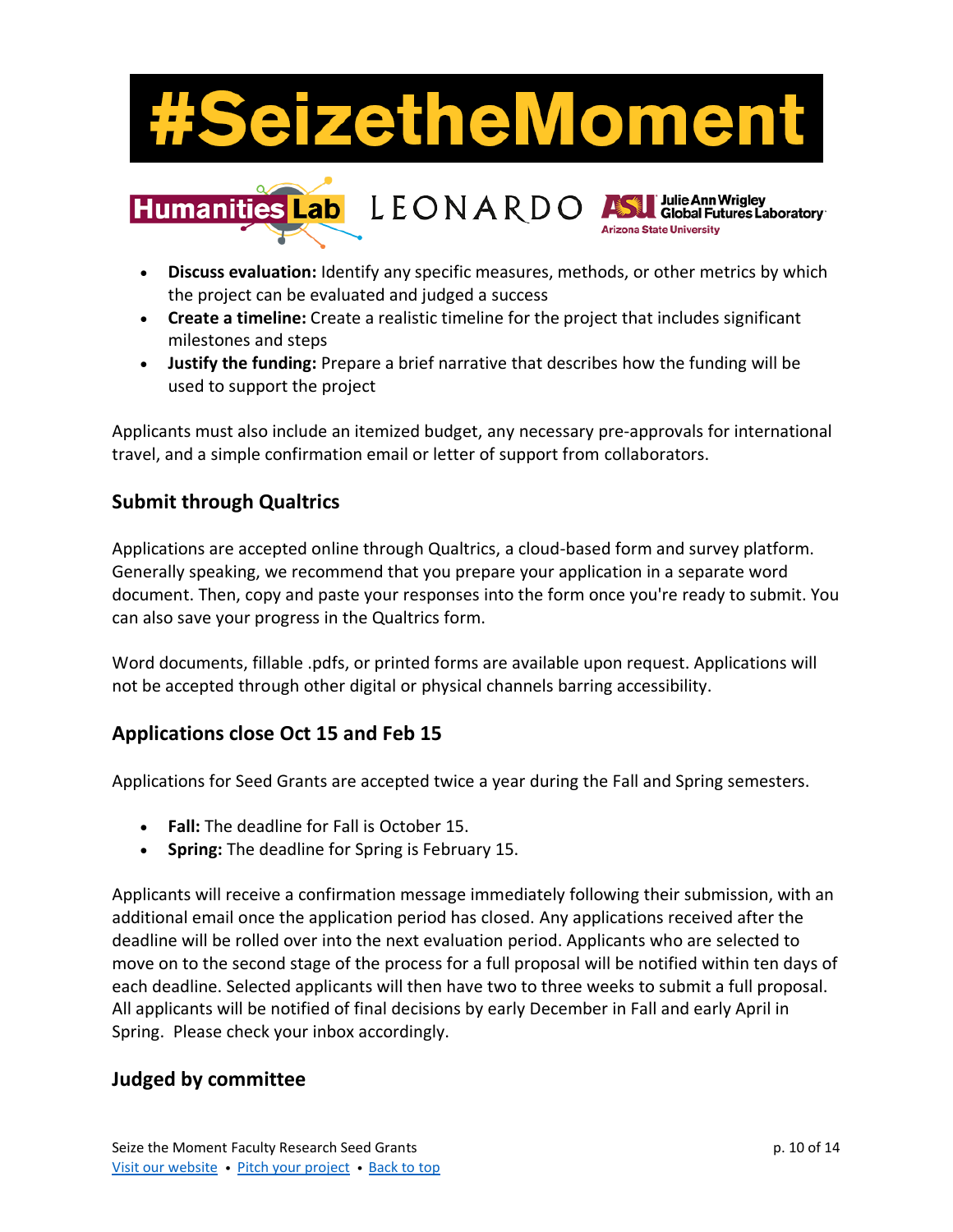

Applications will be evaluated by committee on the basis of their fit within the grant guidelines, the strength of their response to each question, and their representation in regard to the larger scholarly and creative field. Committee members will consist of scholars, artists, scientists, and other peers drawn from within and beyond Arizona State University.

**[Pitch your project](https://bit.ly/STMSeedGrantPitch)**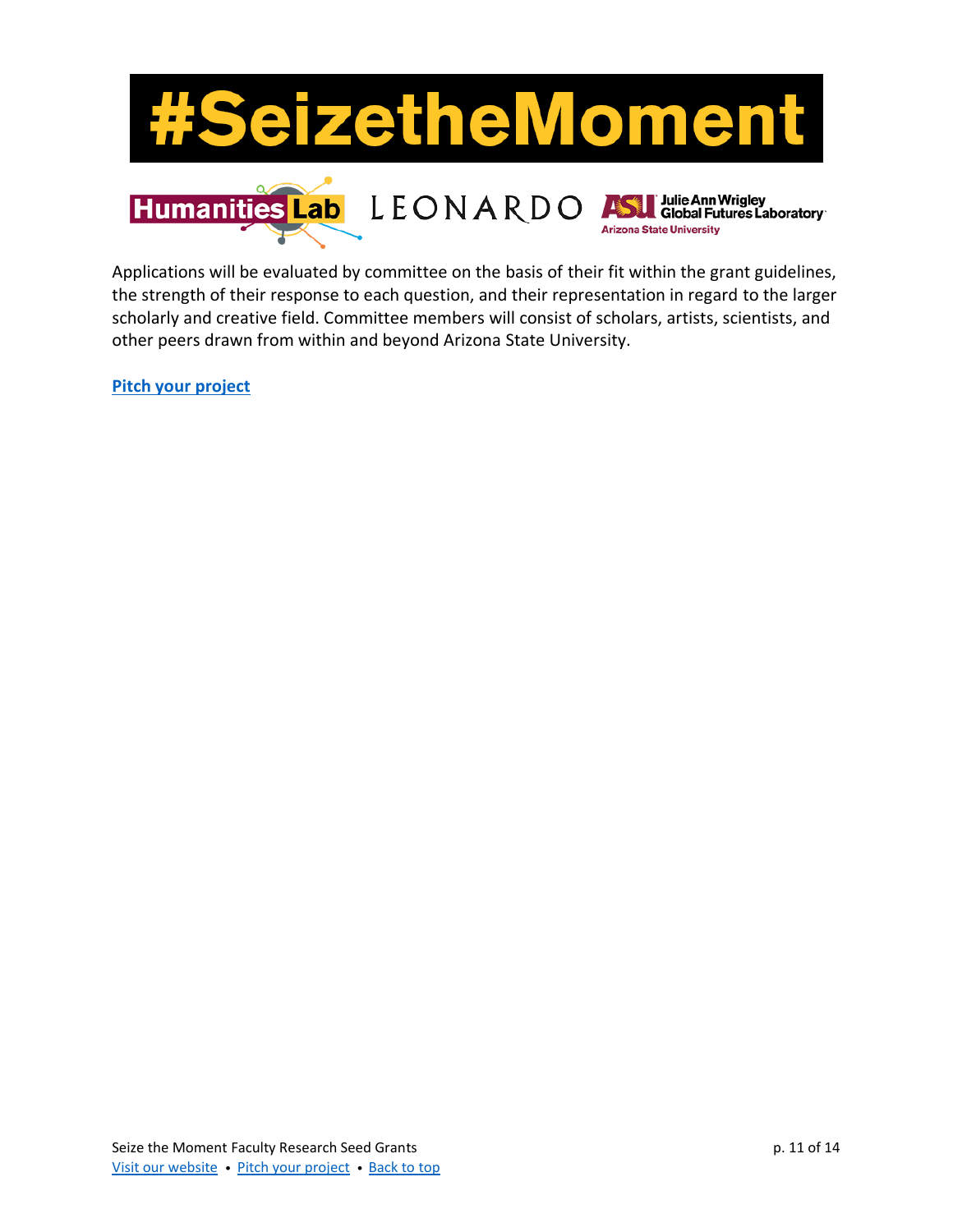

# <span id="page-11-0"></span>**Receiving the award**

## **Transferred to the faculty**

Seed grants are **administered as a single transfer** to a special [non-appropriated local tuition](https://cfo.asu.edu/non-appropriated-local-tuition-accounts)  [account](https://cfo.asu.edu/non-appropriated-local-tuition-accounts) (NLT) held by the faculty member. In the event that you are selected to receive the Seed Grant, the Humanities Lab will work with your unit to set up an account and coordinate the transfer. Once the funds have been transferred, you will work with directly with your Business Operations specialist or manager to make purchases and process transactions.

#### **Spent within six months**

Once the transfer is complete, all funding is **intended to be spent within six months**. That being said, **activities may take place after** the spending period. So if you received the grant in December and wanted to travel in August, you would need to purchase your flight, lodging, and other expenses by June. The same would go for professional development activities (e.g. registering for conferences or trainings). If you were providing compensation or paying service providers, however, this can get a little tricky (as service providers are typically paid after services have been rendered). Generally speaking, activities are expected to take place within six to eighteen months. If you require an extension, please contact the Humanities Lab and the Business Operations specialist or manager within your unit as soon as possible.

## **Other forms of potential support**

In order to increase capacity and enhance the outcomes and impacts of the research project or activities, Seize the Moment may be able to offer additional administrative, marketing, and development support throughout the course of the grant. More information about other forms of potential support will be discussed upon receiving the grant.

#### **Reporting and celebrating activities**

Once the research activities have been completed, faculty will be required to complete a written narrative or participate in an interview reflecting on their experience (parts of which may be used for marketing, promotional, and development purposes). The Lab will contact the Business Operations specialist within the faculty's unit to receive a financial report. The faculty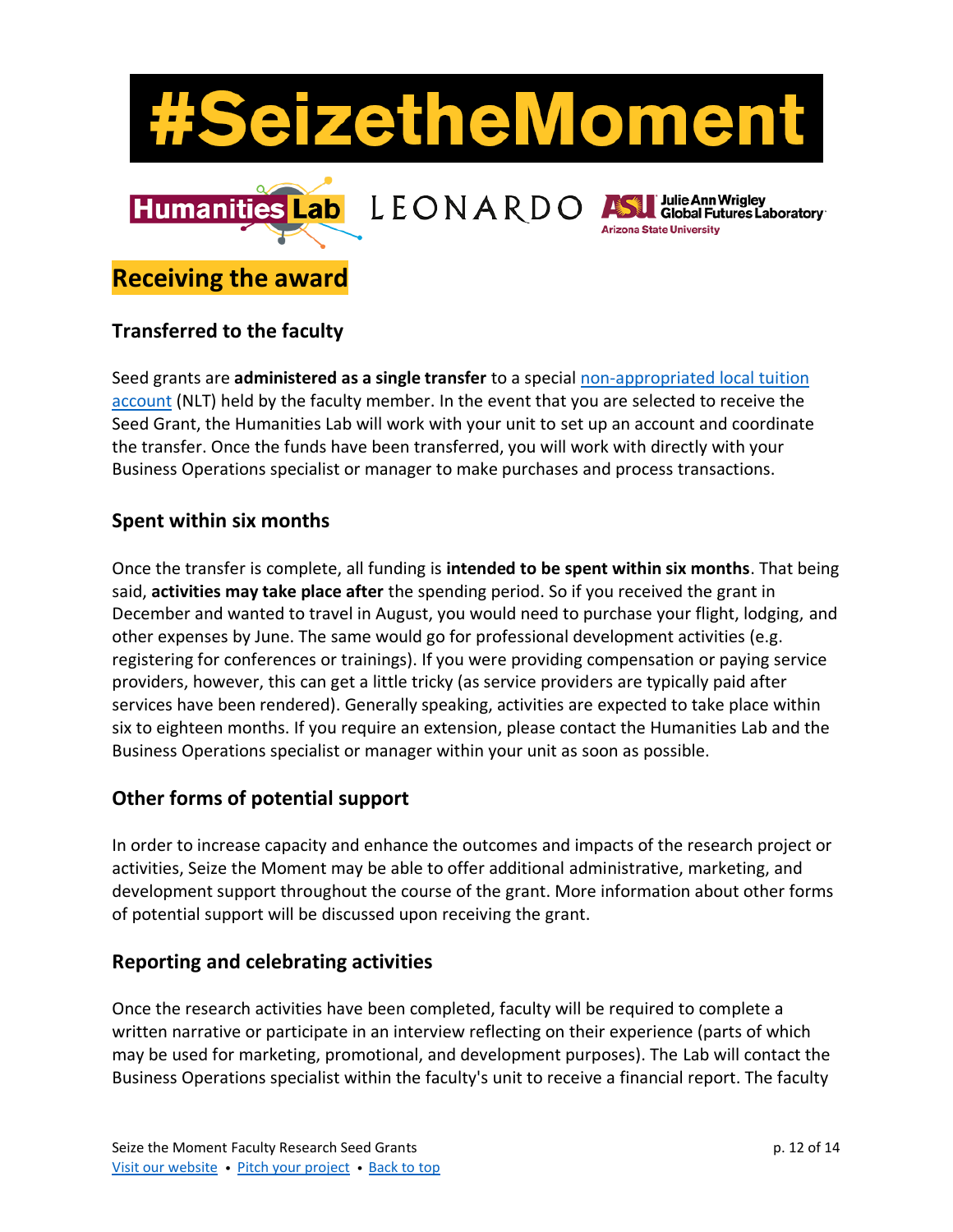

member may also be asked to participate in interviews with media, public events, or other engagements celebrating and showcasing their research.